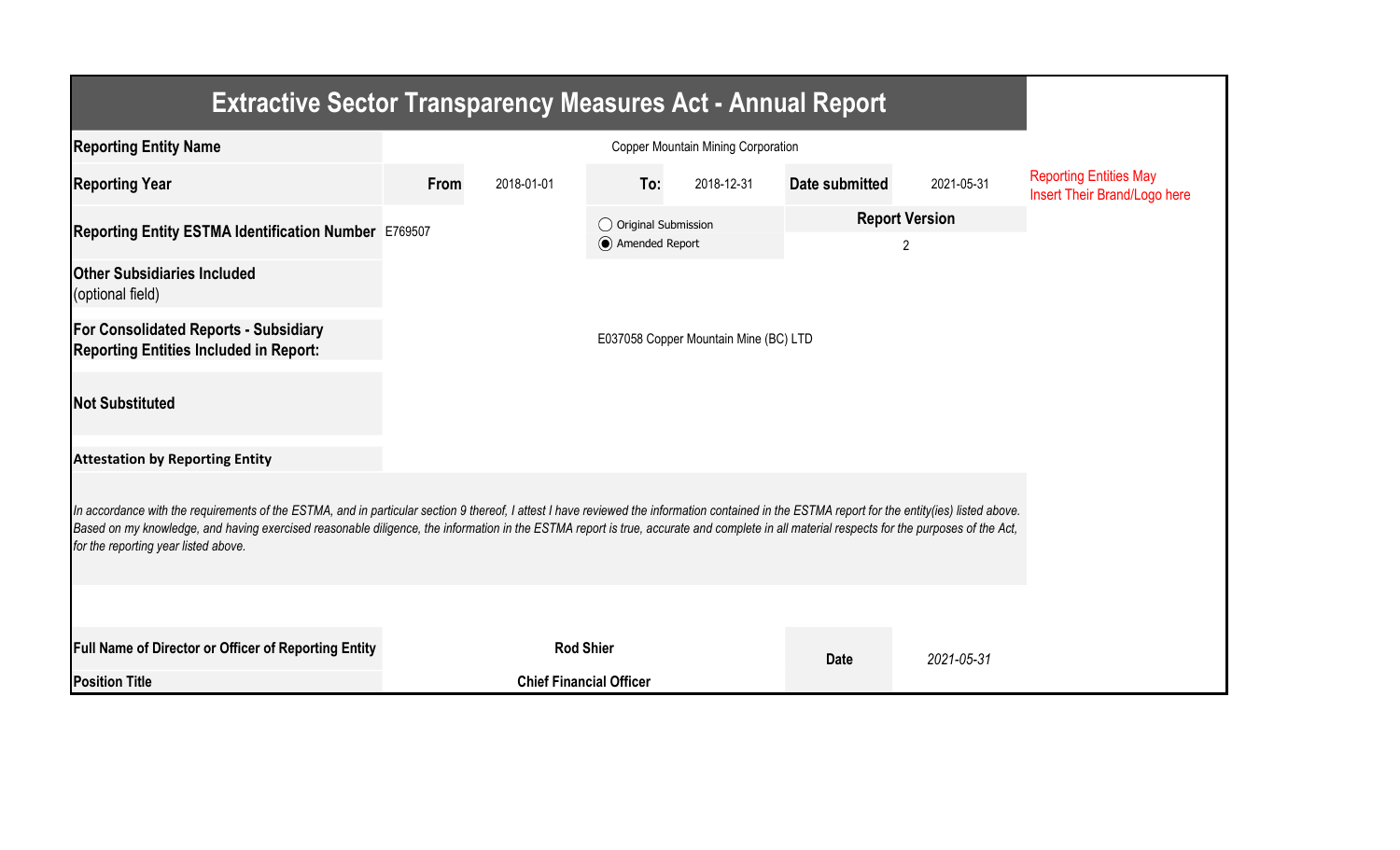| Extractive Sector Transparency Measures Act - Annual Report                                                                                                                      |                                                                                                                                                                                                                                       |                                                                                                                                                                                   |                                                                                               |            |           |                                |                |                  |                                               |                                      |                     |  |
|----------------------------------------------------------------------------------------------------------------------------------------------------------------------------------|---------------------------------------------------------------------------------------------------------------------------------------------------------------------------------------------------------------------------------------|-----------------------------------------------------------------------------------------------------------------------------------------------------------------------------------|-----------------------------------------------------------------------------------------------|------------|-----------|--------------------------------|----------------|------------------|-----------------------------------------------|--------------------------------------|---------------------|--|
| <b>Reporting Year</b><br><b>Reporting Entity Name</b><br><b>Reporting Entity ESTMA</b><br><b>Identification Number</b><br><b>Subsidiary Reporting Entities (if</b><br>necessary) | From:                                                                                                                                                                                                                                 | 2018-01-01                                                                                                                                                                        | To:<br>Copper Mountain Mining Corporation<br>E769507<br>E037058 Copper Mountain Mine (BC) LTD | 2018-12-31 |           | <b>Currency of the Report</b>  | CAD            |                  |                                               |                                      |                     |  |
|                                                                                                                                                                                  | <b>Payments by Payee</b>                                                                                                                                                                                                              |                                                                                                                                                                                   |                                                                                               |            |           |                                |                |                  |                                               |                                      |                     |  |
| Country                                                                                                                                                                          | Payee Name <sup>1</sup>                                                                                                                                                                                                               | Departments, Agency, etc<br>within Payee that Received<br>Payments <sup>2</sup>                                                                                                   | <b>Taxes</b>                                                                                  | Royalties  | Fees      | <b>Production Entitlements</b> | <b>Bonuses</b> | <b>Dividends</b> | Infrastructure<br><b>Improvement Payments</b> | <b>Total Amount paid to</b><br>Payee | Notes <sup>34</sup> |  |
| Canada - British Columbia                                                                                                                                                        | Government of British<br>Columbia                                                                                                                                                                                                     |                                                                                                                                                                                   | 1,879,000                                                                                     |            | 204,000   |                                |                |                  |                                               | 2,083,000                            |                     |  |
| Canada - British Columbia                                                                                                                                                        | Town of Princeton                                                                                                                                                                                                                     |                                                                                                                                                                                   | 612,000                                                                                       |            |           |                                |                |                  |                                               | 612,000                              |                     |  |
| Australia                                                                                                                                                                        | Government of Queensland                                                                                                                                                                                                              |                                                                                                                                                                                   | 169,000                                                                                       |            | 1,155,000 |                                |                |                  |                                               | 1,324,000                            |                     |  |
|                                                                                                                                                                                  |                                                                                                                                                                                                                                       |                                                                                                                                                                                   |                                                                                               |            |           |                                |                |                  |                                               |                                      |                     |  |
|                                                                                                                                                                                  |                                                                                                                                                                                                                                       |                                                                                                                                                                                   |                                                                                               |            |           |                                |                |                  |                                               |                                      |                     |  |
|                                                                                                                                                                                  |                                                                                                                                                                                                                                       |                                                                                                                                                                                   |                                                                                               |            |           |                                |                |                  |                                               |                                      |                     |  |
|                                                                                                                                                                                  |                                                                                                                                                                                                                                       |                                                                                                                                                                                   |                                                                                               |            |           |                                |                |                  |                                               |                                      |                     |  |
|                                                                                                                                                                                  |                                                                                                                                                                                                                                       |                                                                                                                                                                                   |                                                                                               |            |           |                                |                |                  |                                               |                                      |                     |  |
|                                                                                                                                                                                  |                                                                                                                                                                                                                                       |                                                                                                                                                                                   |                                                                                               |            |           |                                |                |                  |                                               |                                      |                     |  |
|                                                                                                                                                                                  |                                                                                                                                                                                                                                       |                                                                                                                                                                                   |                                                                                               |            |           |                                |                |                  |                                               |                                      |                     |  |
|                                                                                                                                                                                  |                                                                                                                                                                                                                                       |                                                                                                                                                                                   |                                                                                               |            |           |                                |                |                  |                                               |                                      |                     |  |
|                                                                                                                                                                                  |                                                                                                                                                                                                                                       |                                                                                                                                                                                   |                                                                                               |            |           |                                |                |                  |                                               |                                      |                     |  |
|                                                                                                                                                                                  |                                                                                                                                                                                                                                       |                                                                                                                                                                                   |                                                                                               |            |           |                                |                |                  |                                               |                                      |                     |  |
|                                                                                                                                                                                  |                                                                                                                                                                                                                                       |                                                                                                                                                                                   |                                                                                               |            |           |                                |                |                  |                                               |                                      |                     |  |
|                                                                                                                                                                                  |                                                                                                                                                                                                                                       |                                                                                                                                                                                   |                                                                                               |            |           |                                |                |                  |                                               |                                      |                     |  |
|                                                                                                                                                                                  |                                                                                                                                                                                                                                       |                                                                                                                                                                                   |                                                                                               |            |           |                                |                |                  |                                               |                                      |                     |  |
|                                                                                                                                                                                  |                                                                                                                                                                                                                                       |                                                                                                                                                                                   |                                                                                               |            |           |                                |                |                  |                                               |                                      |                     |  |
|                                                                                                                                                                                  |                                                                                                                                                                                                                                       |                                                                                                                                                                                   |                                                                                               |            |           |                                |                |                  |                                               |                                      |                     |  |
| <b>Additional Notes:</b>                                                                                                                                                         | All payments to governments have been reported in our functional currency CAD. Payments denominated in currencies other than CAD were translated for this report at the 2018 exchange rates reported below:<br>Average: 1 AUD/ 0.9687 |                                                                                                                                                                                   |                                                                                               |            |           |                                |                |                  |                                               |                                      |                     |  |
|                                                                                                                                                                                  |                                                                                                                                                                                                                                       | Report was amended to include the name and ESTMA ID of the subsidiary. The subsidiary's payments were previously included in the report: Copper Mountain Mine (BC) LTD. (E037058) |                                                                                               |            |           |                                |                |                  |                                               |                                      |                     |  |